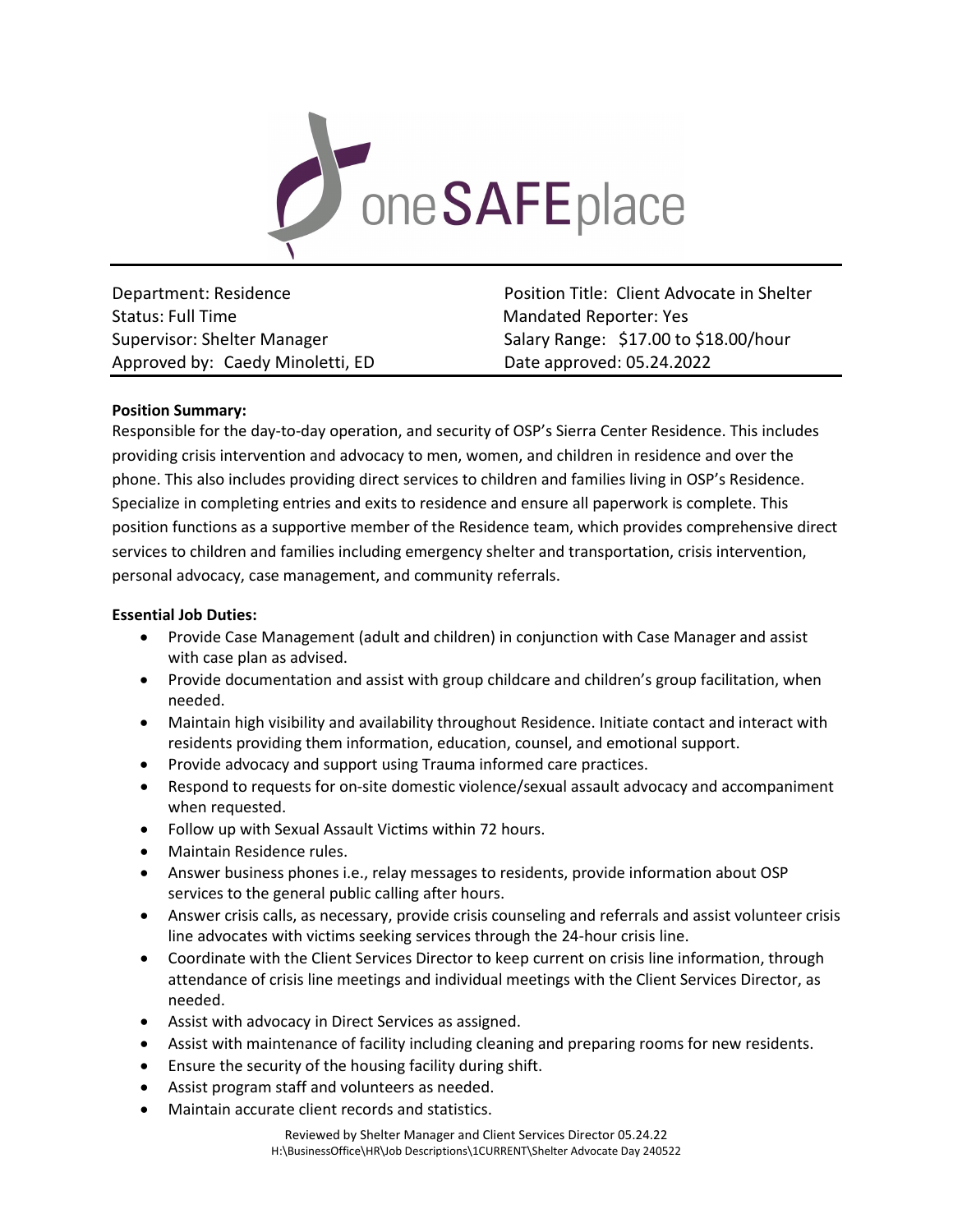- Document Client status in an End of Day email for the end of each shift
- Attend meetings as directed by Supervisor
- Complete and turn in required forms and documentation of services provided
- Computer tasks as assigned by supervisor.
- Responsible for evening program and group implementation in collaboration with the daytime Advocates.
- Assist with any chores missed by residence and provide counsel regarding life skills or pass on info to daytime staff regarding need for counsel.
- Review Emails and client files.
- Process ride requests (in particular rides to court hearings and school).
- Ensure that residents of all ages are provided with a safe, therapeutic environment for healing, recovery, and growth by adhering to department philosophy and procedures at all times.
- Partner with Volunteer Coordinator to identify Children's Program volunteer needs, and to identify, schedule, train, supervise, and manage volunteers as needed.
- Other related duties as assigned

## **General Duties Required:**

- Attend and participate in staff meeting and in-service trainings, as required
- Willingness to become familiar with, and implement OSP operating principles in daily interactions with clients, staff and volunteers
- Represent the Agency appropriately in both dress and manner
- Keep accurate records of hours and submit time sheet at the end of each pay period
- Capacity to balance and provide self-care, while meeting the demands of the agency
- Maintain the confidentiality of One SAFE Place client information, and internal business.
- Maintain accurate records and documentation of all case notes, narratives, services provided, statistics, etc. to ensure that accurate client records are available in hardcopy and OSP's client database at all times.
- Maintain a working knowledge of community resources for adults, teens, and children.
- Work closely with all Residence and Client Services staff to provide comprehensive services to all clients.
- Provide back-up support for all Residence staff and clients as needed and enforce Residence rules at all times.
- Attend, participate in, and/or facilitate presentations and other outreach activities, as assigned by Supervisor.
- Ensure the security of the Residence facility, including all staff and clients, throughout all hours worked.
- Other related duties as assigned.

## **Skills Required:**

- Satisfactory completion of One Safe Place's 66-hour domestic violence and sexual assault crisis intervention training course as well as on-going completion of continuing education units to maintain status as a recognized domestic violence and sexual assault counselor.
- Working knowledge of technical skills required to perform job functions well, including but not limited to ability to perform data entry, use Microsoft Office Suite, and create content for social media and website publication.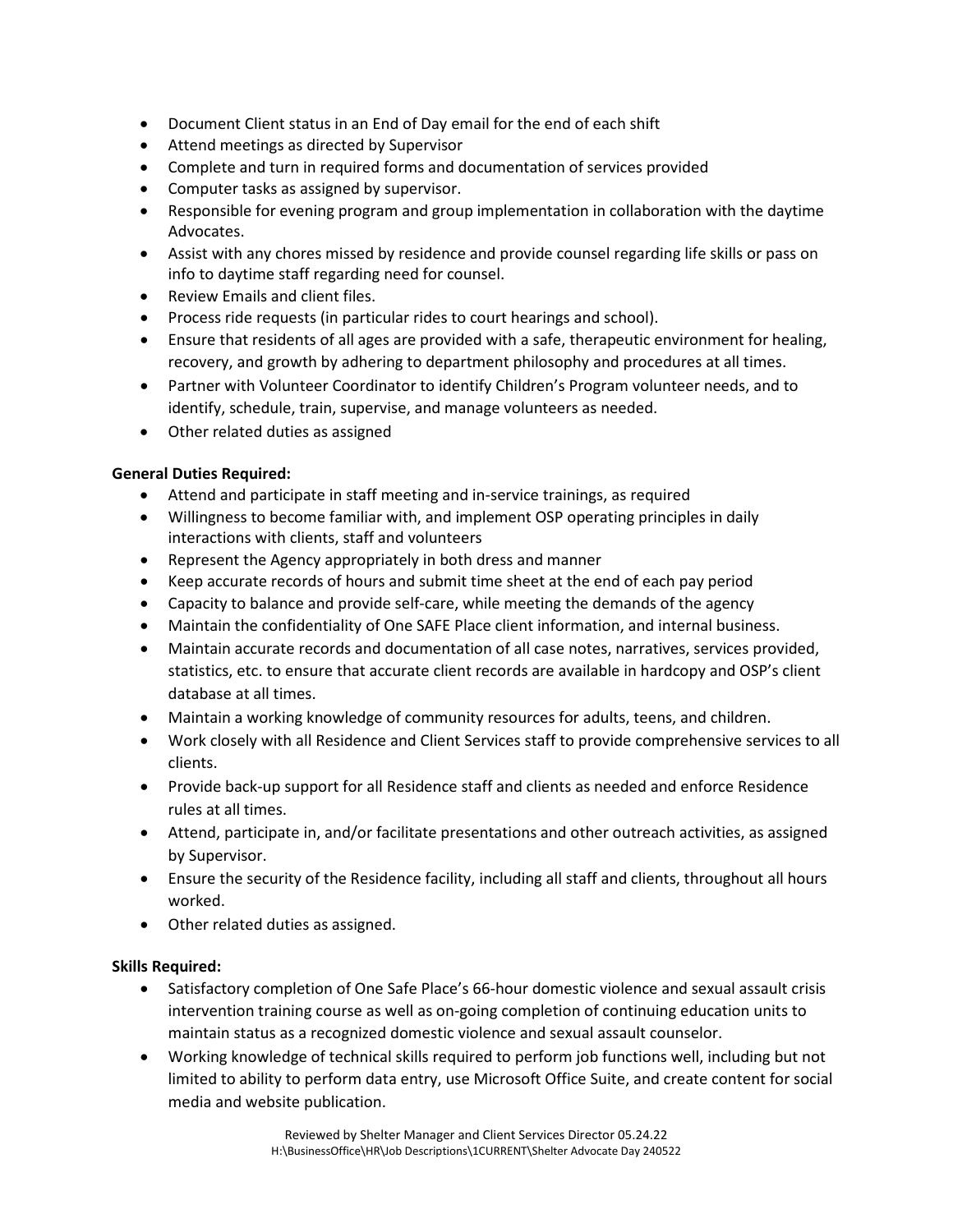- Strong and effective communication skills, including ability to speak effectively in public and facilitate group discussions
- Grant research and writing skills helpful
- Ability to work with minimum supervision and as a team member
- Ability to maintain good rapport with staff, board members, volunteers, and donors
- Knowledge and support of issues as described in OSP's Mission Statement
- Maintain a working knowledge of community resources
- Awareness of the various aspects of physical, sexual, and emotional violence
- Valid California driver's license and certificate of insurance
- Access to reliable transportation
- Ability to pass a background investigation (fingerprinting) and pre-employment drug testing

# **Qualifications:**

- Demonstrated experience working with children and adults in educational settings.
- Demonstrated ability to facilitate group discussions and present publicly to small and large groups.
- Willingness and ability to maintain appropriate boundaries with clients, staff, board members, and volunteers.
- Willingness and ability to practice self-care as a necessary component of successful completion of job functions.
- Excellent written and oral communication skills, including ability to assist with grant research, writing, and reporting as needed.
- Demonstrated professionalism, initiative, and time management skills as needed to work effectively individually, with minimal supervision, and as a member of a team and organization.

## **ADA Job Characteristics**

Work environment is primarily in an office setting. Local travel (driving) may be required to attend off-site meetings, as needed. Lift and carry 25 lbs., extend both arms above the head and/or reach below the waist, stoop, squat, crawl, bend the back or open lower-level filing drawers, or to retrieve stored items, climb a ladder or stairs, or use an elevator. Sit frequently and/or stand when filing, using copier, etc. Use fine manipulation (hands and wrist) to operate a keyboard, take notes; utilize desk calculator, file and copy documents. Corrected vision to normal range. Speak in normal vocal tone and range and communicate clearly and concisely to others. Apply normal reasoning and detail as required in the accomplishment of job duties.

## **Core Competencies:**

- **Mission:** Accepts and demonstrates One SAFE Place's mission and vision is to provide intervention and safety to a community affected by domestic and sexual abuse. Our vision is a community free of domestic and sexual abuse. We will do this by committing to serve the community with Integrity, Excellence, Compassion, Teamwork, and Respect.
- **Collaboration:** Works effectively with people of different backgrounds, abilities, opinions, and perceptions. Build rapport and relates well to others. Seeks first to understand the other person's point of view and remains calm in challenging situations. Listens for understanding and meaning; speaks and writes effectively and takes initiative to assist in developing others.
- **Operational Effectiveness**: Makes sound judgments, and transfers learning from one situation to another. Embraces new approaches and discovers ideas to create a better working environment.